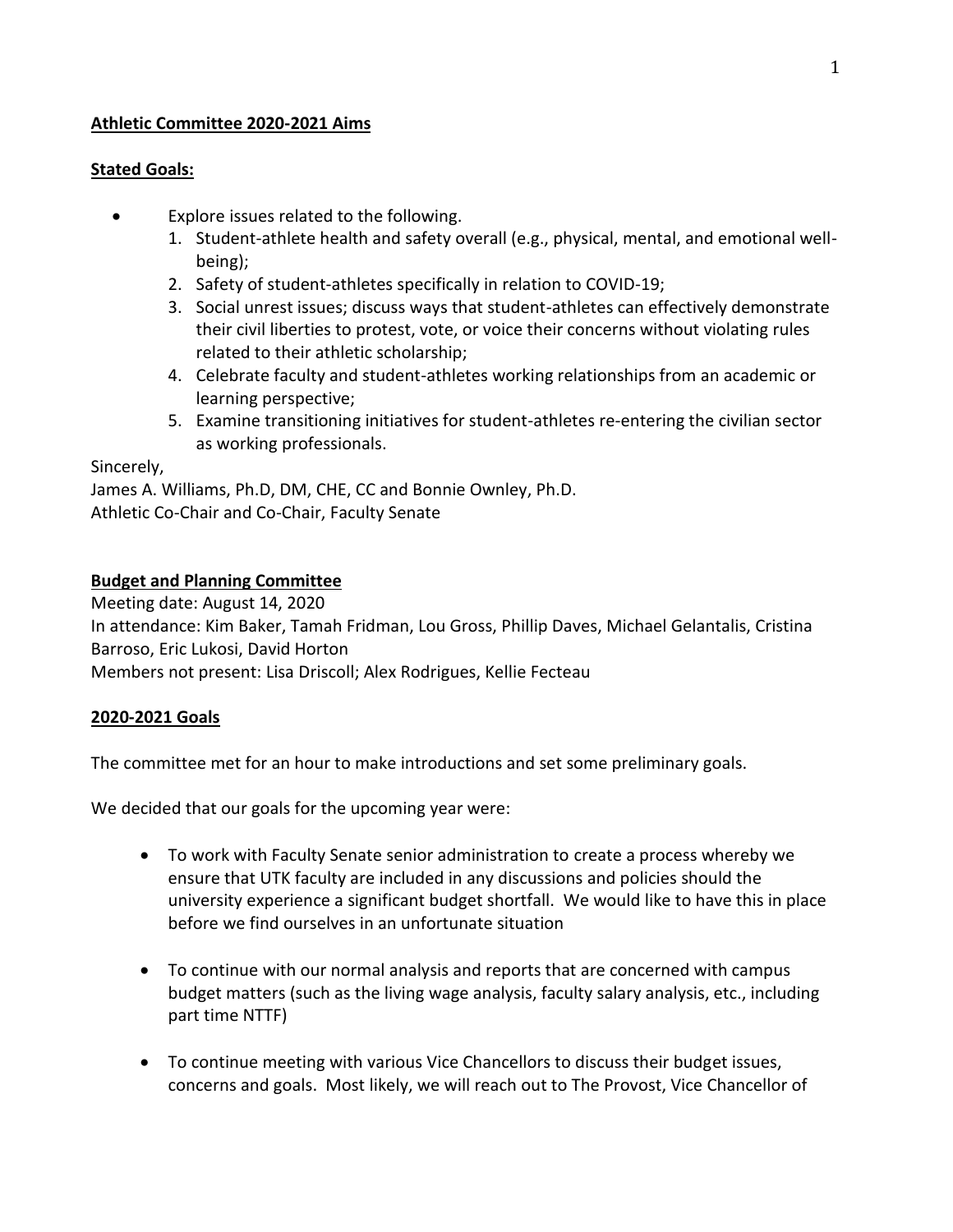Research and Engagement, and Athletics to set up meetings, and possibly one or two others.

- Continually monitor the campus budget in light of COVID-19, and be prepared to perform analysis or reports or provide input on whatever specific area is deemed most important (impact on Athletics, possible furloughs, etc.)
- Networking and collaboration with other Senate Committees

One immediate goal was to set up times and dates for future meetings. However, given the importance of Chris Cimino's role in our committee, we felt the need to reach out to him first to give us days and times of his availability. Follow up: the meetings are set for Mondays following Faculty Senate Meetings, at 3:30pm.

#### **2020-2021 Faculty Affairs Membership, Charge and Goals**

Draft: August 14, 2020

| Committee | Membership    | Charge                       | 2020-2021 Goals                      | <b>Members</b>        |
|-----------|---------------|------------------------------|--------------------------------------|-----------------------|
| Faculty   | 9 faculty     | The Faculty Affairs          | Work with the Office of the          | Beauvais Lyons,       |
| Affairs   | members,      | Committee shall concern      | Provost and the Office of            | chair                 |
|           | none of       | itself with the adoption and | General Counsel on a variety         | blyons@utk.edu        |
|           | whom shall    | amendment of faculty         | of goals; (1) implement              | Julie Andsager (alt), |
|           | be an         | governance policies and      | changes to keep the                  | jandsage@utk.edu      |
|           | administrator | rules, including the         | Handbook in compliance with          | <b>Thomas Berg</b>    |
|           | above the     | development and              | new Board of Trustee policies;       | tberg1@utk.edu        |
|           | level of      | refinement of criteria and   | (2) help to bring the bylaws of      | Cheryl Greenacre      |
|           | department    | procedures for faculty       | all colleges and departments         | cgreenac@utk.edu      |
|           | head.         | appointment, promotion,      | into compliance with the             | Justin Jia            |
|           |               | retention, evaluation, the   | Faculty Handbook since the           | zjia3@utk.edu         |
|           |               | granting of tenure,          | October 18, 2018 audit; (3)          | Brian Krumm,          |
|           |               | retirement, and discharge    | initiate a conversation with         | bkrumm@utk.edu        |
|           |               | for cause. The Faculty       | new Vice Provost for Faculty         | Elizabeth MacTavish   |
|           |               | Affairs Committee is         | Affairs Diane Kelly about            | emactav@utk.edu       |
|           |               | responsible for reviewing    | considering inclusive criteria       | Mary McAlpin          |
|           |               | proposed revisions and       | for rank; (4) review the list of     | mmcalpin@utk.edu      |
|           |               | recommending changes to      | "Other Policy Documents"             | Kai Sun               |
|           |               | the Faculty Handbook and     | from Section 1.11 of the             | kaisun@utk.edu        |
|           |               | its appendices in            | Faculty Handbook; (5) review         | Jessica Westerhold    |
|           |               | accordance with the          | the <b>Appendix</b> I section of the | jwester3@utk.edu      |
|           |               | amendments procedures        | Faculty Handbook, some of            |                       |
|           |               | set forth in the Faculty     | which might be removed and           |                       |
|           |               | Handbook. The activities of  | listed elsewhere; (6) continue       |                       |
|           |               | the Faculty Affairs          | to review a draft policy on          |                       |
|           |               | Committee shall be           | bullying for the Faculty             |                       |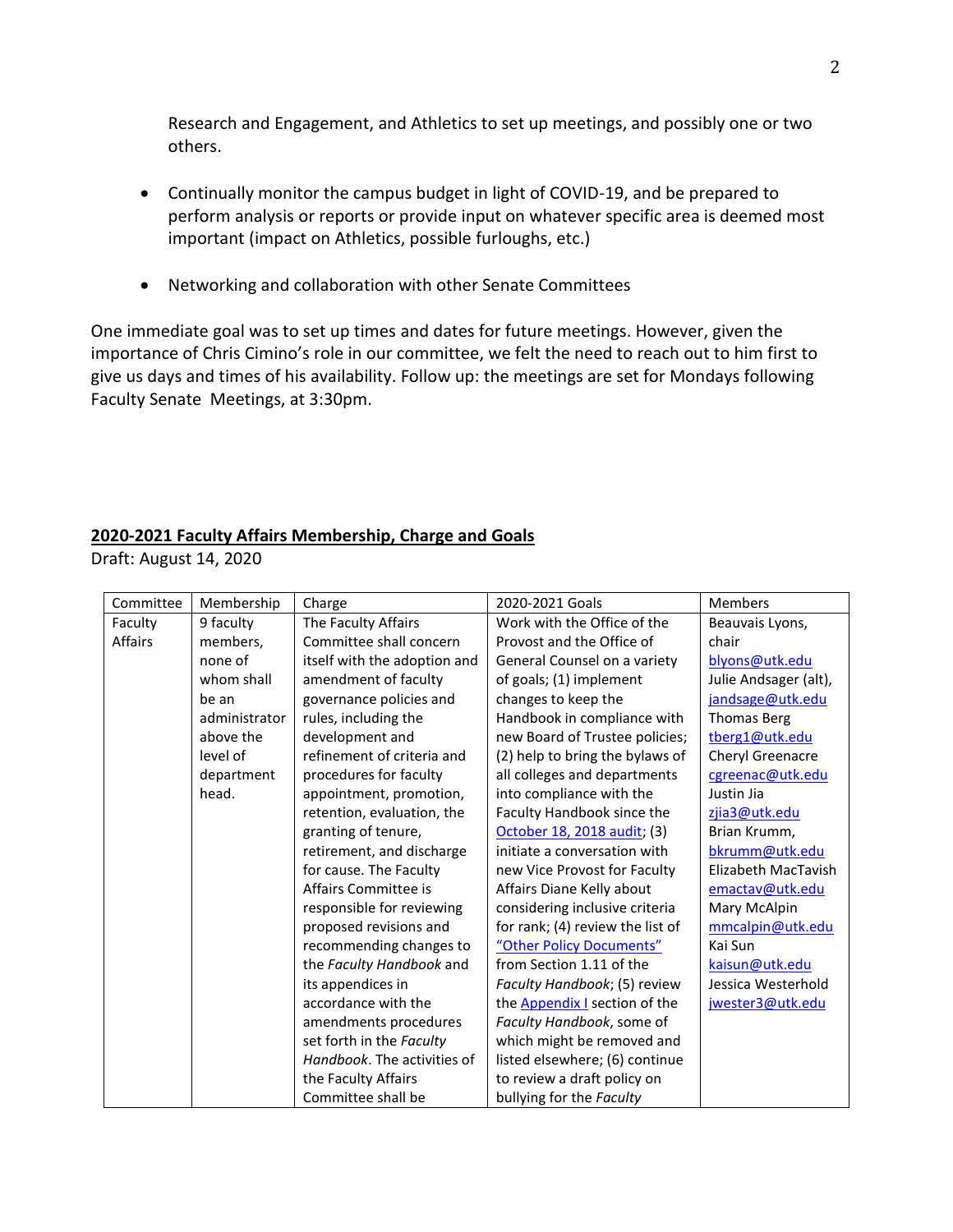| conducted at all times in a | Handbook and sample              |  |
|-----------------------------|----------------------------------|--|
| manner consistent with the  | department bylaws language       |  |
|                             |                                  |  |
| <b>Trustees' Policies</b>   | on conflict resolution; (7) with |  |
| Governing Academic          | the Office of the Provost,       |  |
| Freedom, Responsibility,    | review the of the outcomes of    |  |
| and Tenure, as the same     | the new PPPR policy; (8) work    |  |
| may be amended from         | with the NTTF Issues             |  |
| time to time, and shall be  | committee on issues related      |  |
| guided by faculty           | to handbook policies (5.6)       |  |
| governance best practices   | regarding the termination of     |  |
| in higher education,        | non-tenure-track faculty         |  |
| especially those identified | members; (9) Monitor             |  |
| and promoted by the         | compliance with new NTTF         |  |
| American Association of     | evaluation policies; (10)        |  |
| University Professors.      | explore options for early        |  |
|                             | retirement incentives to avoid   |  |
|                             | furloughing faculty; (11) in     |  |
|                             | coordination with the Appeals    |  |
|                             | Committee, meet with the         |  |
|                             | University Ombudsperson to       |  |
|                             | assess potential policy          |  |
|                             | revisions.                       |  |

## **Policy Documents - Office of the Provost**

Handbooks and Manuals:<https://provost.utk.edu/manuals/> Evaluation, Tenure and Promotion:<https://provost.utk.edu/tenure/> Faculty Mentoring Program:<https://teaching.utk.edu/facultymentoring/> Faculty Hiring and Appointment:<https://provost.utk.edu/faculty-hiring-appointment/>

## **Calendar for Fall 2020**

Meetings will be held by Zoom on the following dates and times using Beauvais Lyons' Personal Zoom Room:<https://tennessee.zoom.us/j/4604281435> Friday August 14 (during the FS Retreat): 1:15-2:15pm Monday August 31, 3:30-5:00pm Monday September 28, 3:30-5:00pm Monday October 26, 3:30-5:00pm Monday November 23, 3:30-5:00pm

## **Library and information Technology Committee**

## **2020-2021 Annual Goals**

- 1. Ensure that instructors on campus as well as Senate know that we are a conduit to the Libraries and OIT. If there are questions, comments, or concerns about services or future plans, we welcome those be brought to this committee.
- 2. Related to this, we want to be seen as open to emergent campus needs and want to better understand how we might work with different committees on overlapping issues;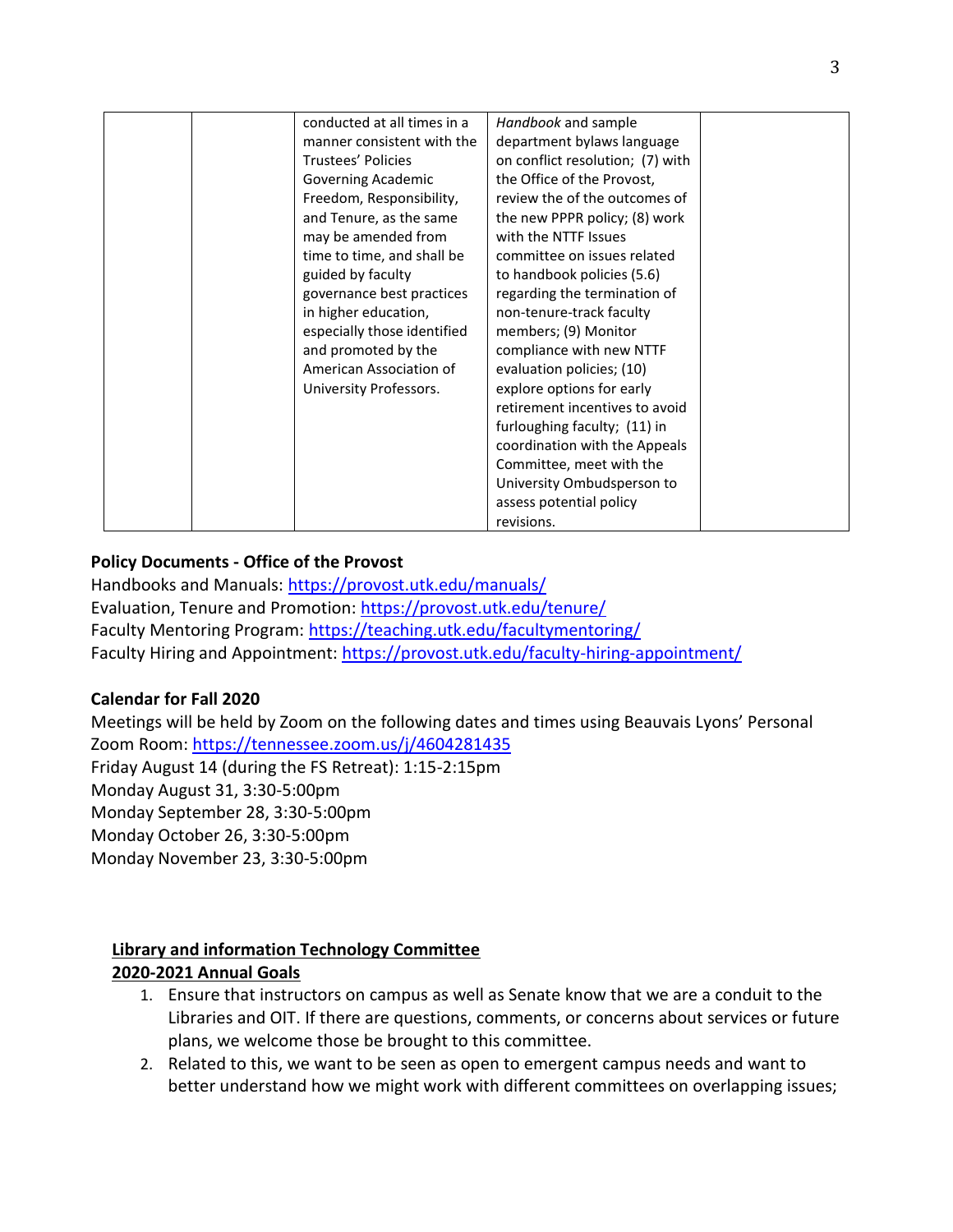Research Council, Teaching and Learning Council, Undergraduate Council, and Diversity and Inclusion were mentioned specifically.

- 3. This year especially we will focus on improving integration of Libraries and OIT services and expertise with online classes. For example, OIT has received requests from faculty to set up optional Gmail accounts for faculty. That will be discussed at our next committee meeting. The Libraries received questions recently related to HathiTrust digital access; many of those questions were answered but sharing that information with your colleagues and departments is very important.
- 4. This committee will also further consider how to support the Libraries' goals and strategic planning related to open education, open data, and open access to scholarship.

# **Research Council Goals, Academic Year 2020/21**

Overarching aims:

- Increase participation and transparency
- Work closely with new VCR Deborah Crawford; understand ORE staff and budget structures
- Advance Team Science across UT

# Goals for RC sessions and activities:

- Assess the impact of the COVID-19 pandemic on research procedures and productivity
	- o Using short- and long-term data
	- $\circ$  Specifically considering how diverse subgroups are affected (e.g., international students and scholars, faculty of color, female faculty) in light of intersectionality
- Initiate engaged conversation with the Graduate School and the Bredesen Center
	- $\circ$  How to facilitate cross-disciplinary collaboration between faculty, postdocs, and grad students
	- $\circ$  Learn about standards for students working in larger research groups
	- o Explore promising practices re. support for multidisciplinary graduate education in the Graduate School and the Bredesen Center
- Showcase research structures in the Social Sciences and Humanities; discuss indicators and standards of productivity beyond external funding
- Learn more about the UT One Health Initiative
- Continue participating in shared governance related to ORI (Oak Ridge Institute)
- Explore opportunities created by the university's recent designation as an Innovation and Economic Prosperity University by the ALPU
- Facilitate research communication structures and procedures at UT

## **Teaching and Learning Council (2020 – 2021)**

## **Goals**

*Goal One. Promote great capacity for excellence in teaching and learning through collaboration with key UTK stakeholders and offices (e.g., TLI, IT, EHHS) to: a) determine faculty teaching and*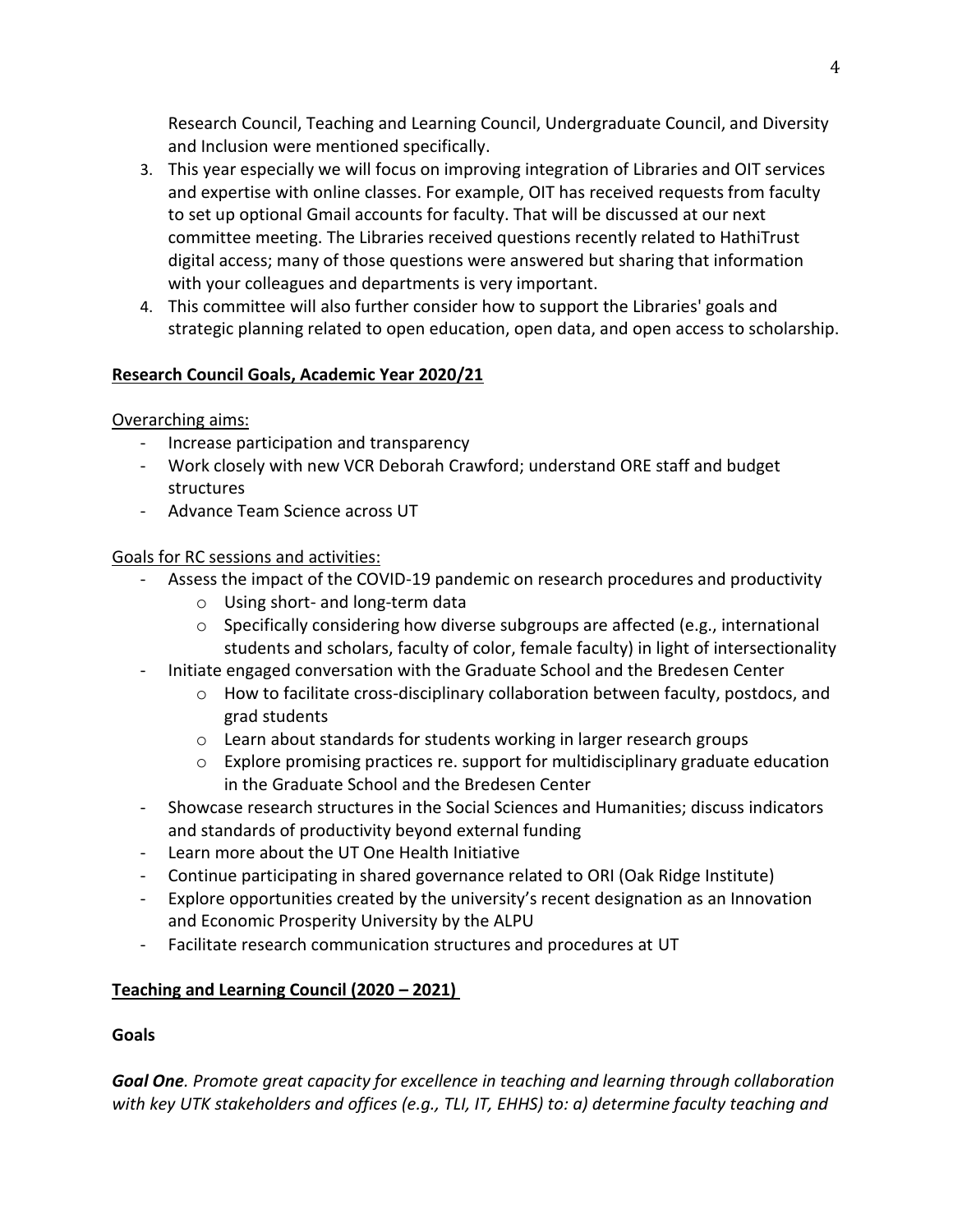*learning needs and b) to promote responsive professional learning opportunities for faculty and graduate students.*

*Goal Two. Create a TLC subcommittee to streamline and manage the 2020 – 2021 Chancellor's excellence in teaching/advising awards. The focus of the subcommittee will be complete the awards recommendations for 2020 – 20201 while also streamlining the review process, refining the criteria, and seeking strategies to reduce the substantial time commitment required of committee members.*

**Bylaw Description.** Teaching and Learning Council. Membership shall consist of 15 appointed faculty members, as well as three graduate students selected by the Graduate Student Senate in consultation with the chairperson of the Teaching and Learning Council and three undergraduate students selected by the Student Government Association, and/or the Director of the Honors Program, in consultation with the chairperson of the Teaching and Learning Council. The faculty members should have currently active teaching/advising responsibilities. All schools and colleges offering instruction at the graduate or undergraduate level will have at least one representative. Attempts will be made to distribute the other representatives among the colleges of the campuses. Ex-officio members shall include the Dean of Undergraduate Academic Affairs, the Associate Dean of the Graduate School, the Director of the Tennessee Teaching and Learning Center, the Coordinator of SAIS, and the Director of the Student Success Center. The Teaching and Learning Council is a committee of the Faculty Senate that works to advance excellence in teaching and academic advising at UTK. Areas of concern for the Teaching and Learning Council include incentives for recognizing quality instruction and advising, methods for improving instruction at a campus and departmental level, and guidelines for routine and disciplinary evaluation of teaching, academic advising, and curriculum. For example, the Teaching and Learning Council examines policy issues related to teaching on the campuses and works with the chief academic officer to recognize excellence in teaching and advising. The Teaching and Learning Council works with the Tennessee Teaching and Learning Center to run a yearly campus-wide program that involves faculty and staff in addressing issues central to improving instruction and advising. The Teaching and Learning Council works with both the Graduate School and the Tennessee Teaching and Learning Center to develop practical means of improving and rewarding instruction and advising on campus.

#### **Membership**

Gary Skolits, Chair Audris Mockus, Vice-chair Justin Arft Tracy Brewer Earnest Brothers (ex officio) Michael Gilchrist Theresa Hopkins Bernard Issa William Jennings Karen Jones Karen Lasater Karen McCormick